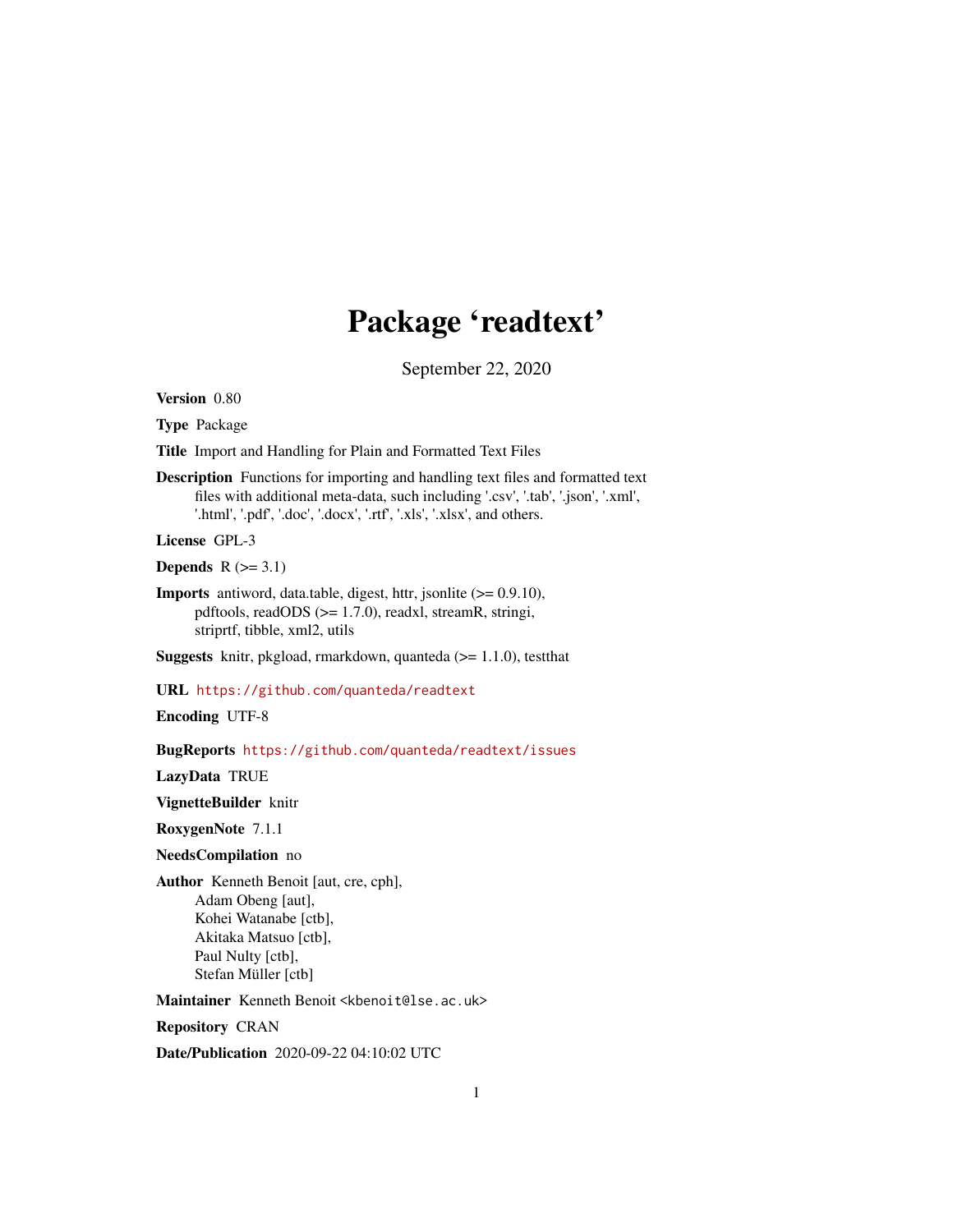### <span id="page-1-0"></span>R topics documented:

| Index |  |  |  |  |  |  |  |  |  |  |  |  |  |  |  |  |
|-------|--|--|--|--|--|--|--|--|--|--|--|--|--|--|--|--|
|       |  |  |  |  |  |  |  |  |  |  |  |  |  |  |  |  |
|       |  |  |  |  |  |  |  |  |  |  |  |  |  |  |  |  |
|       |  |  |  |  |  |  |  |  |  |  |  |  |  |  |  |  |
|       |  |  |  |  |  |  |  |  |  |  |  |  |  |  |  |  |
|       |  |  |  |  |  |  |  |  |  |  |  |  |  |  |  |  |
|       |  |  |  |  |  |  |  |  |  |  |  |  |  |  |  |  |
|       |  |  |  |  |  |  |  |  |  |  |  |  |  |  |  |  |

readtext-package *Import and handling for plain and formatted text files*

#### Description

A set of functions for importing and handling text files and formatted text files with additional meta-data, such including .csv, .tab, .json, .xml, .xls, .xlsx, and others.

#### Details

readtext makes it easy to import text files in various formats, including using operating system filemasks to load in groups of files based on glob pattern matches, including files in multiple directories or sub-directories. readtext can also read multiple files into R from compressed archive files such as .gz, .zip, .tar.gz, etc. Finally readtext reads in the document-level meta-data associated with texts, if those texts are in a format (e.g. .csv, .json) that includes additional, non-textual data.

#### Package options

readtext\_verbosity Default verbosity for messages produced when reading files. See [readtext](#page-4-1).

#### Author(s)

Ken Benoit, Adam Obeng, and Paul Nulty

as.character.readtext *return only the texts from a readtext object*

#### Description

An accessor function to return the texts from a [readtext](#page-4-1) object as a character vector, with names matching the document names.

#### Usage

```
## S3 method for class 'readtext'
as.character(x, ...)
```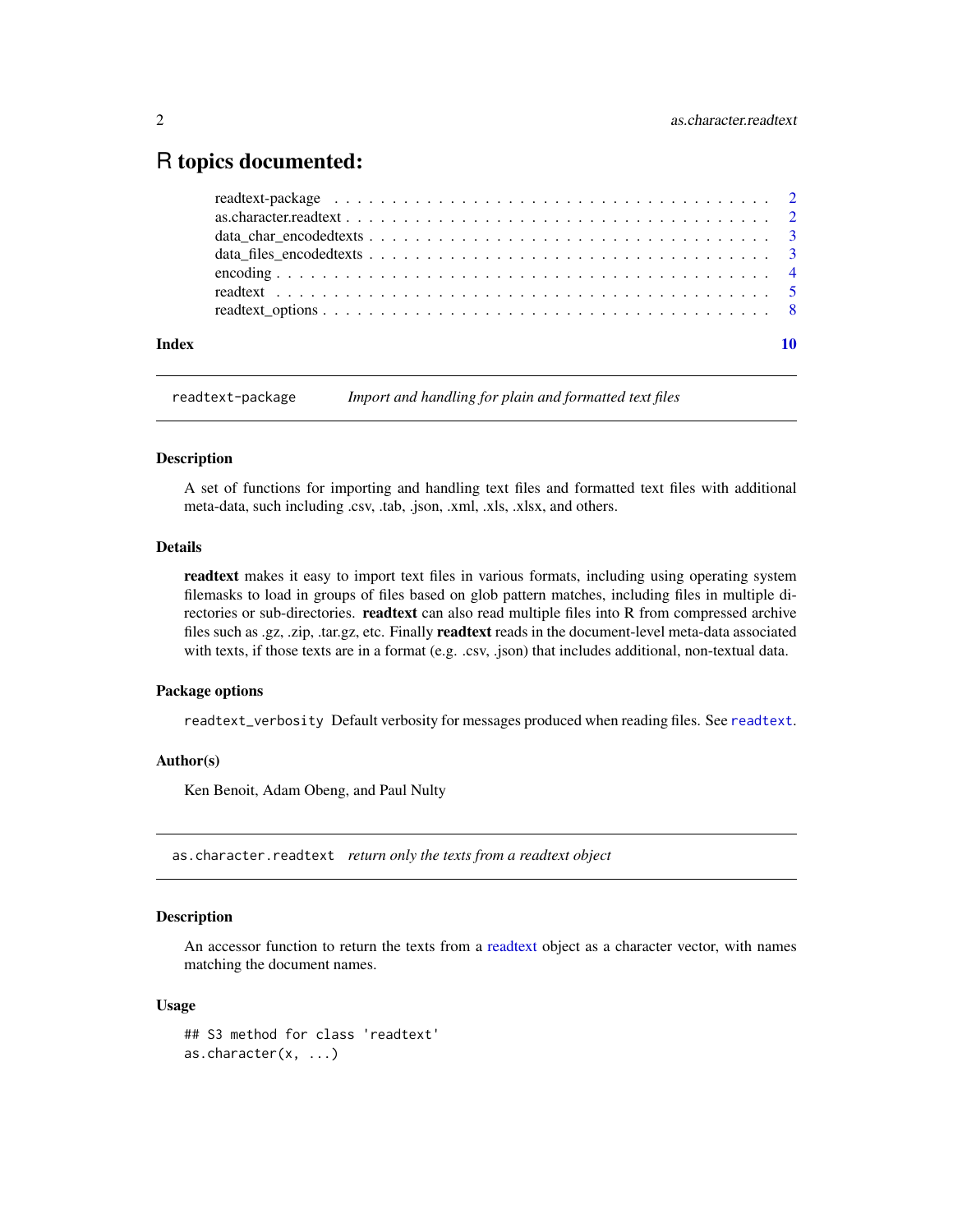#### <span id="page-2-0"></span>**Arguments**

|          | the readtext object whose texts will be extracted |
|----------|---------------------------------------------------|
| $\cdots$ | further arguments passed to or from other methods |

data\_char\_encodedtexts

*encoded texts for testing*

#### Description

data\_char\_encodedtexts is a 10-element character vector with 10 different encodings

#### Usage

data\_char\_encodedtexts

#### Format

An object of class character of length 10.

#### Examples

```
## Not run:
Encoding(data_char_encodedtexts)
data.frame(labelled = names(data_char_encodedtexts),
           detected = encoding(data_char_encodedtexts)$all)
```
## End(Not run)

data\_files\_encodedtexts

*a .zip file of texts containing a variety of differently encoded texts*

#### Description

A set of translations of the Universal Declaration of Human Rights, plus one or two other miscellaneous texts, for testing the text input functions that need to translate different input encodings.

#### Source

The Universal Declaration of Human Rights resources, [http://www.ohchr.org/EN/UDHR/Pages/](http://www.ohchr.org/EN/UDHR/Pages/SearchByLang.aspx) [SearchByLang.aspx](http://www.ohchr.org/EN/UDHR/Pages/SearchByLang.aspx)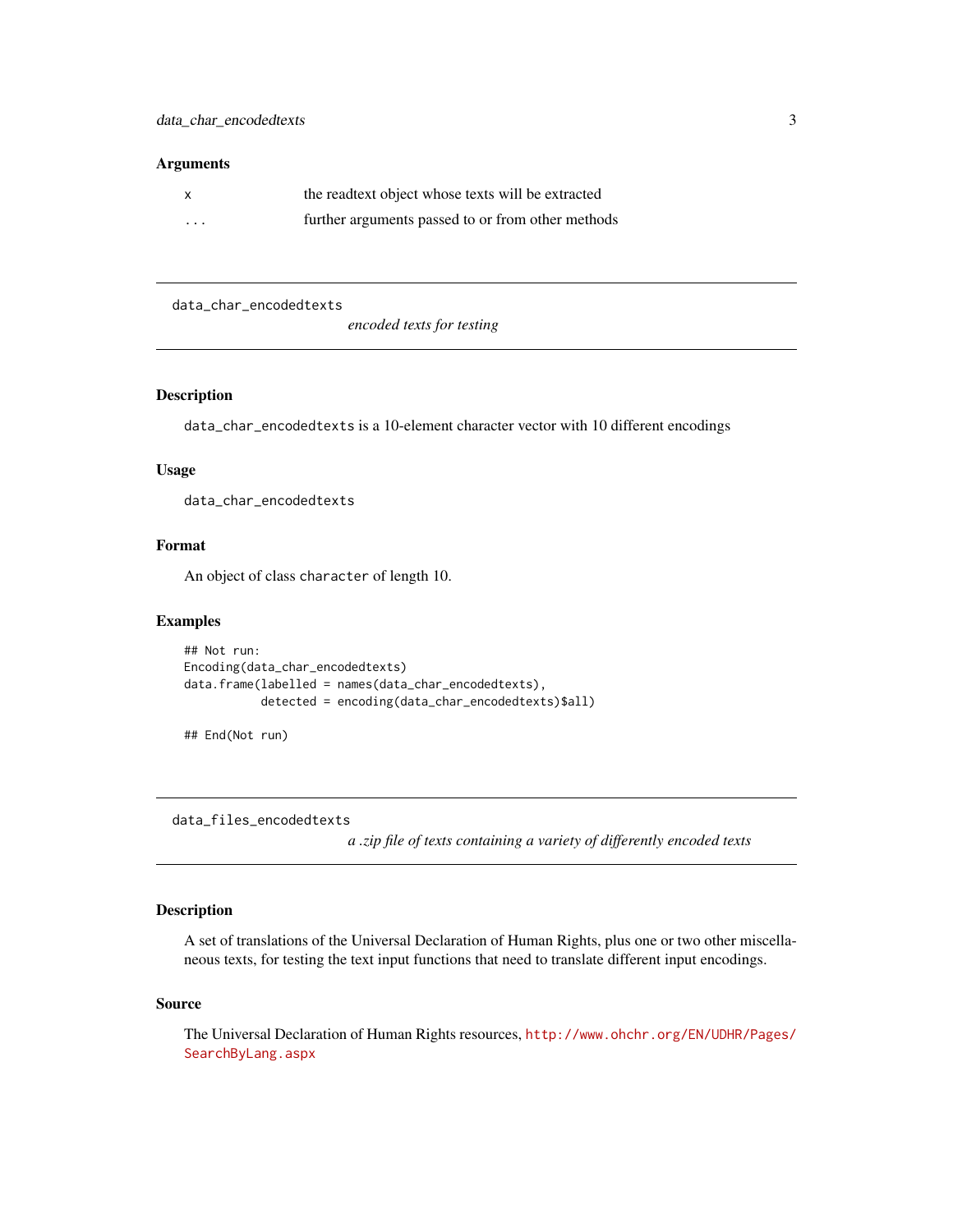#### Examples

```
## Not run: # unzip the files to a temporary directory
FILEDIR <- tempdir()
unzip(system.file("extdata", "data_files_encodedtexts.zip", package = "readtext"),
      exdir = FILEDIR)
# get encoding from filename
filenames <- list.files(FILEDIR, "\\.txt$")
# strip the extension
filenames <- gsub(".txt$", "", filenames)
parts <- strsplit(filenames, "_")
fileencodings <- sapply(parts, "[", 3)
fileencodings
# find out which conversions are unavailable (through iconv())
cat("Encoding conversions not available for this platform:")
notAvailableIndex <- which(!(fileencodings %in% iconvlist()))
fileencodings[notAvailableIndex]
# try readtext
require(quanteda)
txts <- readtext(paste0(FILEDIR, "/", "*.txt"))
substring(texts(txts)[1], 1, 80) # gibberish
substring(texts(txts)[4], 1, 80) # hex
substring(texts(txts)[40], 1, 80) # hex
# read them in again
txts <- readtext(paste0(FILEDIR, "/", "*.txt"), encoding = fileencodings)
substring(texts(txts)[1], 1, 80) # English
substring(texts(txts)[4], 1, 80) # Arabic, looking good
substring(texts(txts)[40], 1, 80) # Cyrillic, looking good
substring(texts(txts)[7], 1, 80) # Chinese, looking good
substring(texts(txts)[26], 1, 80) # Hindi, looking good
txts <- readtext(paste0(FILEDIR, "/", "*.txt"), encoding = fileencodings,
                  docvarsfrom = "filenames",
                  docvarnames = c("document", "language", "inputEncoding"))
encodingCorpus <- corpus(txts, source = "Created by encoding-tests.R")
summary(encodingCorpus)
## End(Not run)
```
encoding *detect the encoding of texts*

#### **Description**

Detect the encoding of texts in a character [readtext](#page-4-1) object and report on the most likely encoding for each document. Useful in detecting the encoding of input texts, so that a source encoding can be (re)specified when inputting a set of texts using [readtext](#page-4-1), prior to constructing a corpus.

<span id="page-3-0"></span>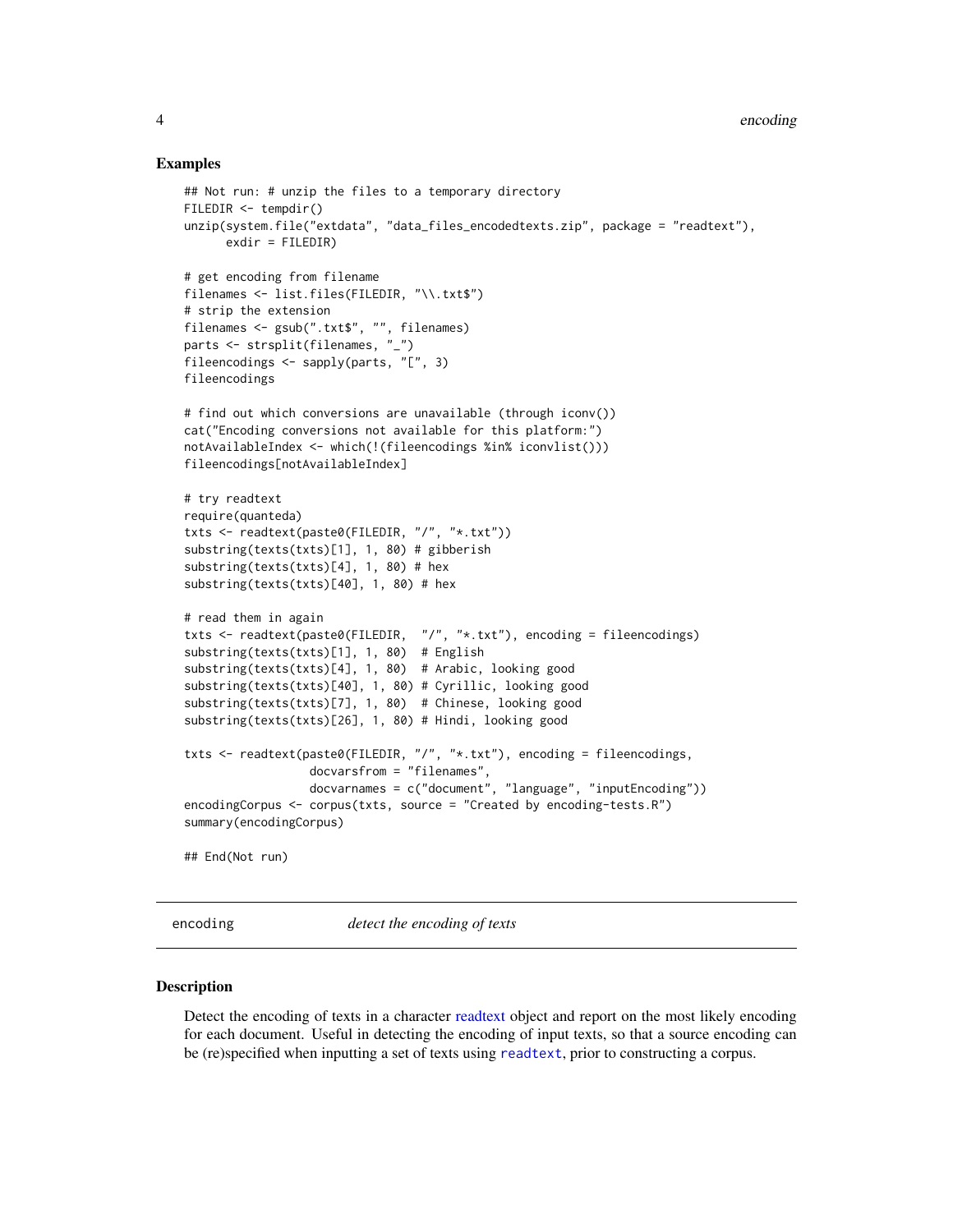#### <span id="page-4-0"></span>readtext 5

#### Usage

 $encoding(x, verbose = TRUE, ...)$ 

#### **Arguments**

| $\mathsf{x}$ | character vector, corpus, or readtext object whose texts' encodings will be de-<br>tected. |
|--------------|--------------------------------------------------------------------------------------------|
| verbose      | if FALSE, do not print diagnostic report                                                   |
| $\cdot$      | additional arguments passed to stri_enc_detect                                             |

#### Details

Based on [stri\\_enc\\_detect,](#page-0-0) which is in turn based on the ICU libraries. See the ICU User Guide, <http://userguide.icu-project.org/conversion/detection>.

#### Examples

```
## Not run: encoding(data_char_encodedtexts)
# show detected value for each text, versus known encoding
data.frame(labelled = names(data_char_encodedtexts),
           detected = encoding(data_char_encodedtexts)$all)
# Russian text, Windows-1251
myreadtext <- readtext("https://kenbenoit.net/files/01_er_5.txt")
encoding(myreadtext)
```
## End(Not run)

<span id="page-4-1"></span>readtext *read a text file(s)*

#### Description

Read texts and (if any) associated document-level meta-data from one or more source files. The text source files come from the textual component of the files, and the document-level metadata ("docvars") come from either the file contents or filenames.

#### Usage

```
readtext(
  file,
  ignore_missing_files = FALSE,
  text_field = NULL,
  docid_field = NULL,
  docvarsfrom = c("metadata", "filenames", "filepaths"),
  dvsep = "''_",docvarnames = NULL,
```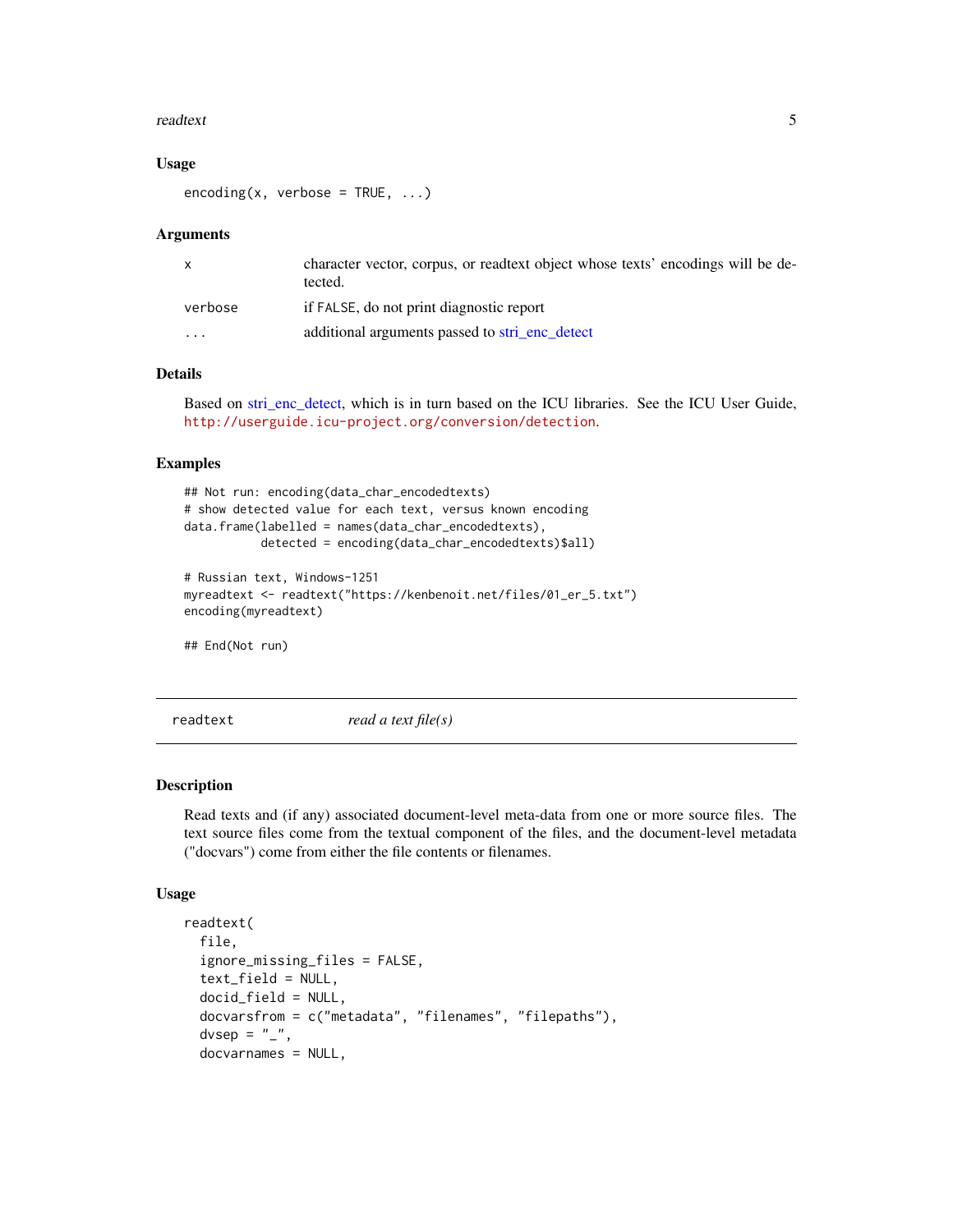```
encoding = NULL,
source = NULL,
cache = TRUE,
verbosity = readtext_options("verbosity"),
...
```
#### Arguments

)

file the complete filename(s) to be read. This is designed to automagically handle a number of common scenarios, so the value can be a "glob"-type wildcard value. Currently available filetypes are:

#### Single file formats:

- txt plain text files: So-called structured text files, which describe both texts and metadata: For all structured text filetypes, the column, field, or node which contains the the text must be specified with the text\_field parameter, and all other fields are treated as docvars.
- json data in some form of JavaScript Object Notation, consisting of the texts and optionally additional docvars. The supported formats are:
	-
	- a single JSON object per file
	- line-delimited JSON, with one object per line
	- line-delimited JSON, of the format produced from a Twitter stream. This type of file has special handling which simplifies the Twitter format into docvars. The correct format for each JSON file is automatically detected.

csv,tab,tsv comma- or tab-separated values

- html HTML documents, including specialized formats from known sources, such as Nexis-formatted HTML. See the source parameter below.
- xml XML documents are supported those of the kind that can be read by [read\\_xml](#page-0-0) and navigated through [xml\\_find\\_all](#page-0-0). For xml files, an additional argument collapse may be passed through ... that names the character(s) to use in appending different text elements together.
- pdf pdf formatted files, converted through **pdftools**.
- odt Open Document Text formatted files.
- doc, docx Microsoft Word formatted files.
- rtf Rich Text Files.

#### Reading multiple files and file types:

In addition, file can also not be a path to a single local file, but also combinations of any of the above types, such as:

- a wildcard value any valid pathname with a wildcard ("glob") expression that can be expanded by the operating system. This may consist of multiple file types.
- a URL to a remote which is downloaded then loaded
- zip,tar,tar.gz,tar.bz archive file, which is unzipped. The contained files must be either at the top level or in a single directory. Archives, remote URLs and glob patterns can resolve to any of the other filetypes, so you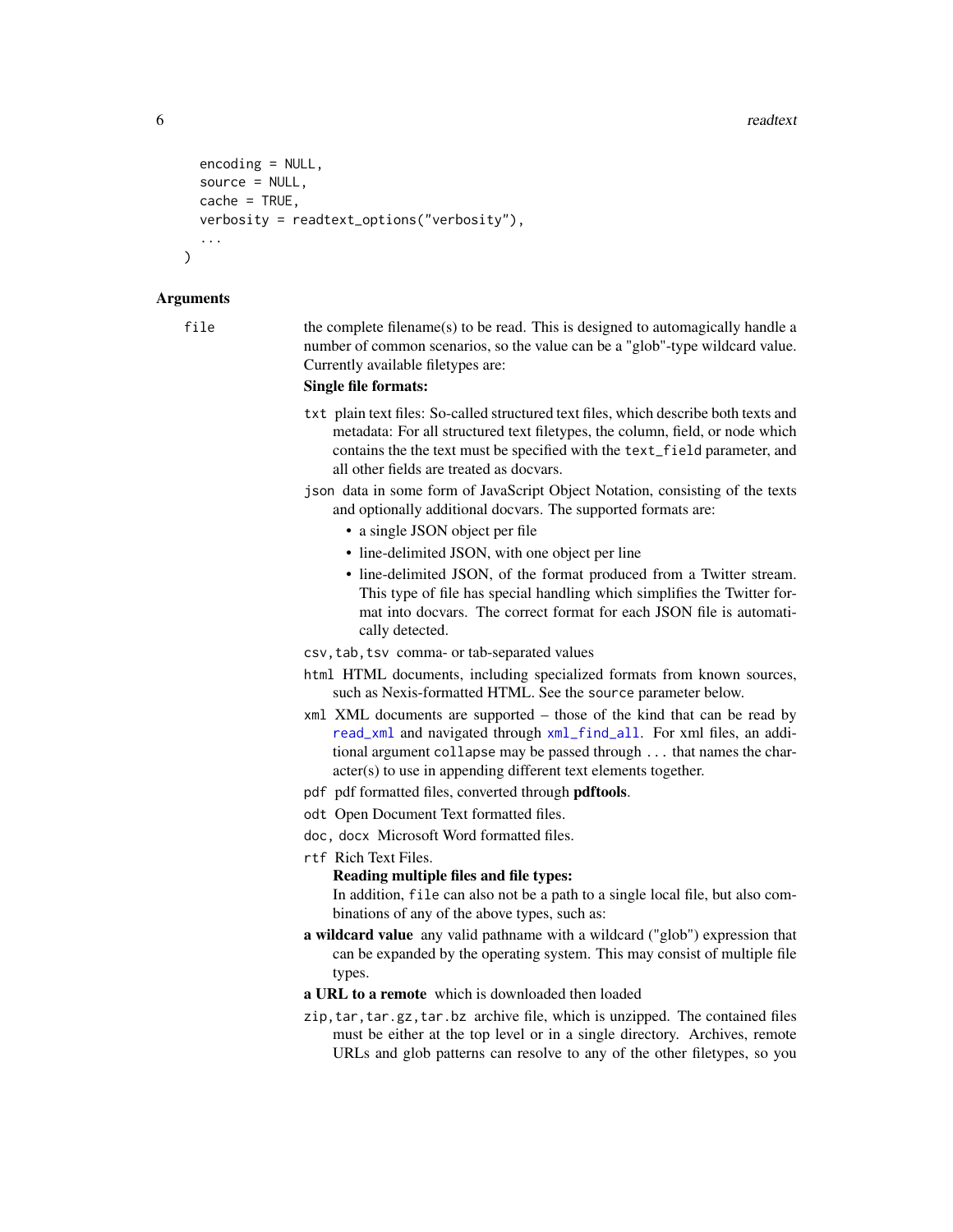could have, for example, a remote URL to a zip file which contained Twitter JSON files.

<span id="page-6-0"></span>

| ignore_missing_files |  |  |
|----------------------|--|--|
|                      |  |  |

if FALSE, then if the file argument doesn't resolve to an existing file, then an error will be thrown. Note that this can happen in a number of ways, including passing a path to a file that does not exist, to an empty archive file, or to a glob pattern that matches no files.

text\_field, docid\_field a variable (column) name or column number indicating where to find the texts that form the documents for the corpus and their identifiers. This must be specified for file types .csv, .json, and .xls/.xlsx files. For XML files, an XPath expression can be specified.

- docvarsfrom used to specify that docvars should be taken from the filenames, when the readtext inputs are filenames and the elements of the filenames are document variables, separated by a delimiter (dvsep). This allows easy assignment of docvars from filenames such as 1789-Washington.txt, 1793-Washington, etc. by dvsep or from meta-data embedded in the text file header (headers). If docvarsfrom is set to "filepaths", consider the full path to the file, not just the filename.
- dvsep separator (a regular expression character string) used in filenames to delimit docvar elements if docvarsfrom="filenames" or docvarsfrom="filepaths" is used
- docvarnames character vector of variable names for docvars, if docvarsfrom is specified. If this argument is not used, default docvar names will be used (docvar1, docvar2, ...).
- encoding vector: either the encoding of all files, or one encoding for each files
- source used to specify specific formats of some input file types, such as JSON or HTML. Currently supported types are "twitter" for JSON and "nexis" for HTML.
- cache if TRUE, save remote file to a temporary folder. Only used when file is a URL.
- verbosity 0: output errors only
	- 1: output errors and warnings (default)
	- 2: output a brief summary message
	- 3: output detailed file-related messages

... additional arguments passed through to low-level file reading function, such as [file](#page-0-0), [fread](#page-0-0), etc. Useful for specifying an input encoding option, which is specified in the same was as it would be give to [iconv](#page-0-0). See the Encoding section of [file](#page-0-0) for details.

#### Value

a data.frame consisting of a columns doc\_id and text that contain a document identifier and the texts respectively, with any additional columns consisting of document-level variables either found in the file containing the texts, or created through the readtext call.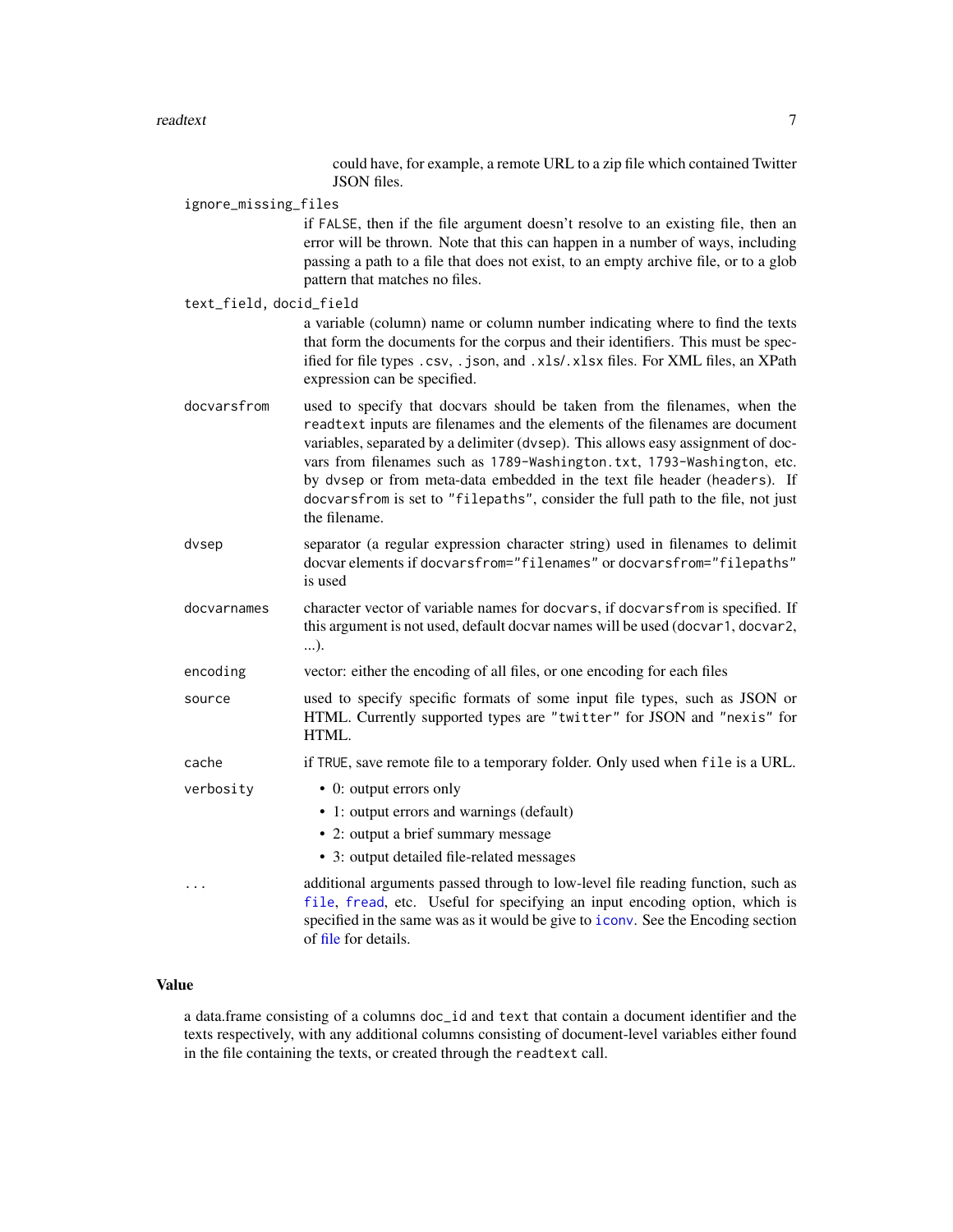#### Examples

```
## get the data directory
if (!interactive()) pkgload::load_all()
DATA_DIR <- system.file("extdata/", package = "readtext")
## read in some text data
# all UDHR files
(rt1 <- readtext(paste0(DATA_DIR, "/txt/UDHR/*")))
# manifestos with docvars from filenames
(rt2 <- readtext(paste0(DATA_DIR, "/txt/EU_manifestos/*.txt"),
                 docvarsfrom = "filenames",
                 docvarnames = c("unit", "context", "year", "language", "party"),
                 encoding = "LATIN1")# recurse through subdirectories
(rt3 <- readtext(paste0(DATA_DIR, "/txt/movie_reviews/*"),
                 docvarsfrom = "filepaths", docvarnames = "sentiment"))
## read in csv data
(rt4 <- readtext(paste0(DATA_DIR, "/csv/inaugCorpus.csv")))
## read in tab-separated data
(rt5 <- readtext(paste0(DATA_DIR, "/tsv/dailsample.tsv"), text_field = "speech"))
## read in JSON data
(rt6 <- readtext(paste0(DATA_DIR, "/json/inaugural_sample.json"), text_field = "texts"))
## read in pdf data
# UNHDR
(rt7 <- readtext(paste0(DATA_DIR, "/pdf/UDHR/*.pdf"),
                 docvarsfrom = "filenames",
                 docvarnames = c("document", "language")))
Encoding(rt7$text)
## read in Word data (.doc)
(rt8 <- readtext(paste0(DATA_DIR, "/word/*.doc")))
Encoding(rt8$text)
## read in Word data (.docx)
(rt9 <- readtext(paste0(DATA_DIR, "/word/*.docx")))
Encoding(rt9$text)
## use elements of path and filename as docvars
(rt10 <- readtext(paste0(DATA_DIR, "/pdf/UDHR/*.pdf"),
                  docvarsfrom = "filepaths", dvsep = "[/-.]"))
```
readtext\_options *Get or set package options for readtext*

<span id="page-7-0"></span>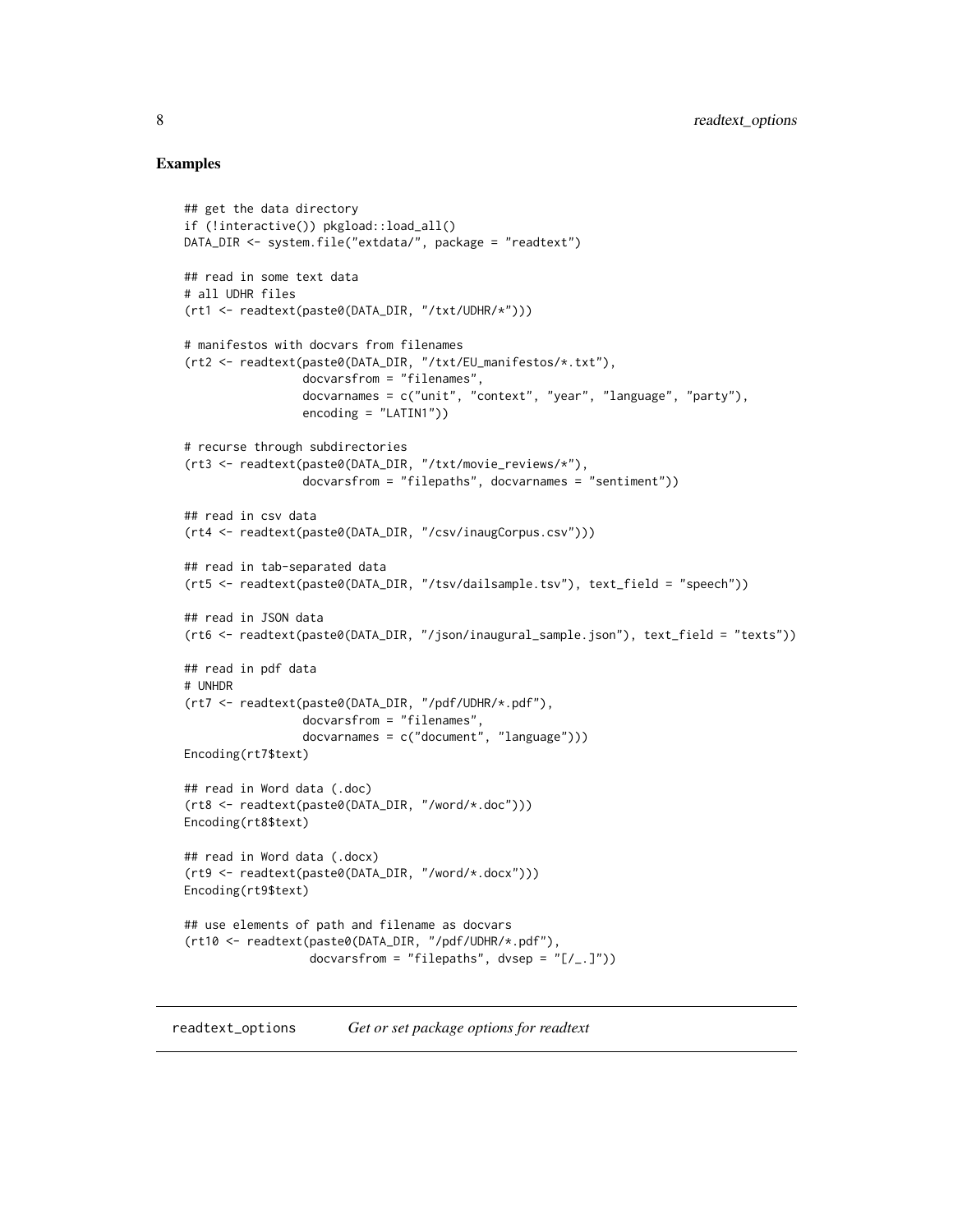#### <span id="page-8-0"></span>readtext\_options 9

#### Description

Get or set global options affecting functions across readtext.

#### Usage

```
readtext_options(..., reset = FALSE, initialize = FALSE)
```
#### Arguments

| .          | options to be set, as key-value pair, same as options. This may be a list of valid<br>key-value pairs, useful for setting a group of options at once (see examples).                         |
|------------|----------------------------------------------------------------------------------------------------------------------------------------------------------------------------------------------|
| reset      | logical; if TRUE, reset all <b>readtext</b> options to their default values                                                                                                                  |
| initialize | logical; if TRUE, reset only the <b>readtext</b> options that are not already defined.<br>Used for setting initial values when some have been defined previously, such as<br>in '.Rprofile'. |

#### Details

Currently available options are:

verbosity Default verbosity for messages produced when reading files. See [readtext](#page-4-1).

#### Value

When called using a key = value pair (where key can be a label or quoted character name)), the option is set and TRUE is returned invisibly.

When called with no arguments, a named list of the package options is returned.

When called with reset = TRUE as an argument, all arguments are options are reset to their default values, and TRUE is returned invisibly.

#### Examples

readtext\_options(opt)

```
# save the current options
(opt <- readtext_options())
# set higher verbosity
readtext_options(verbosity = 3)
# read something in here
if (!interactive()) pkgload::load_all()
DATA_DIR <- system.file("extdata/", package = "readtext")
readtext(paste0(DATA_DIR, "/txt/UDHR/*"))
# reset to saved options
```